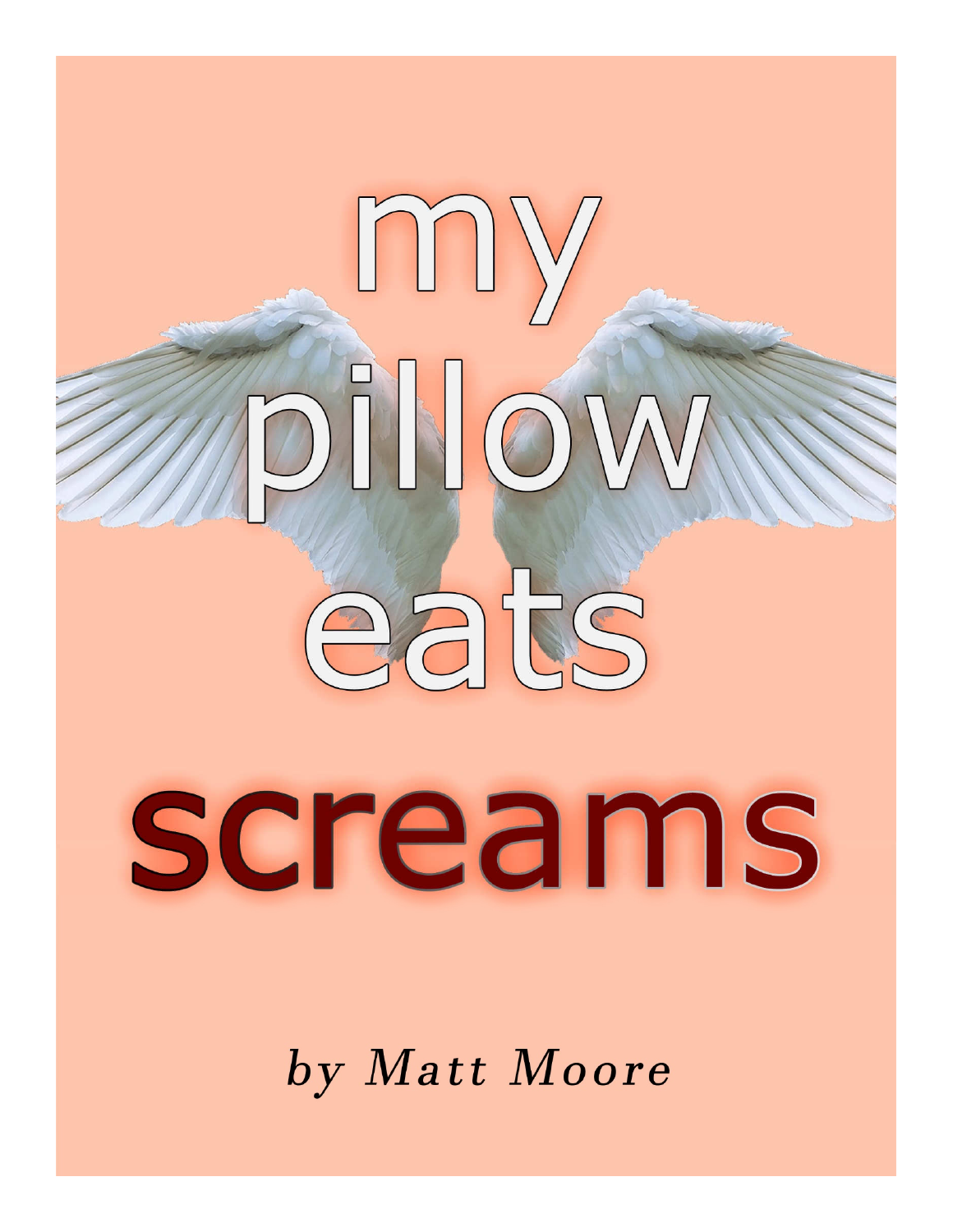#### **"My Pillow Eats Screams"**

**"My Pillow Eats Screams" is a finalist for the 2022 Aurora Awards in the Best Poem / Song category**. I'm making this ebook available to you to read the work while voting is open. If you enjoy it, please see "The Aurora Awards" at the end of this ebook to learn how you can vote for it. Thanks!

-Matt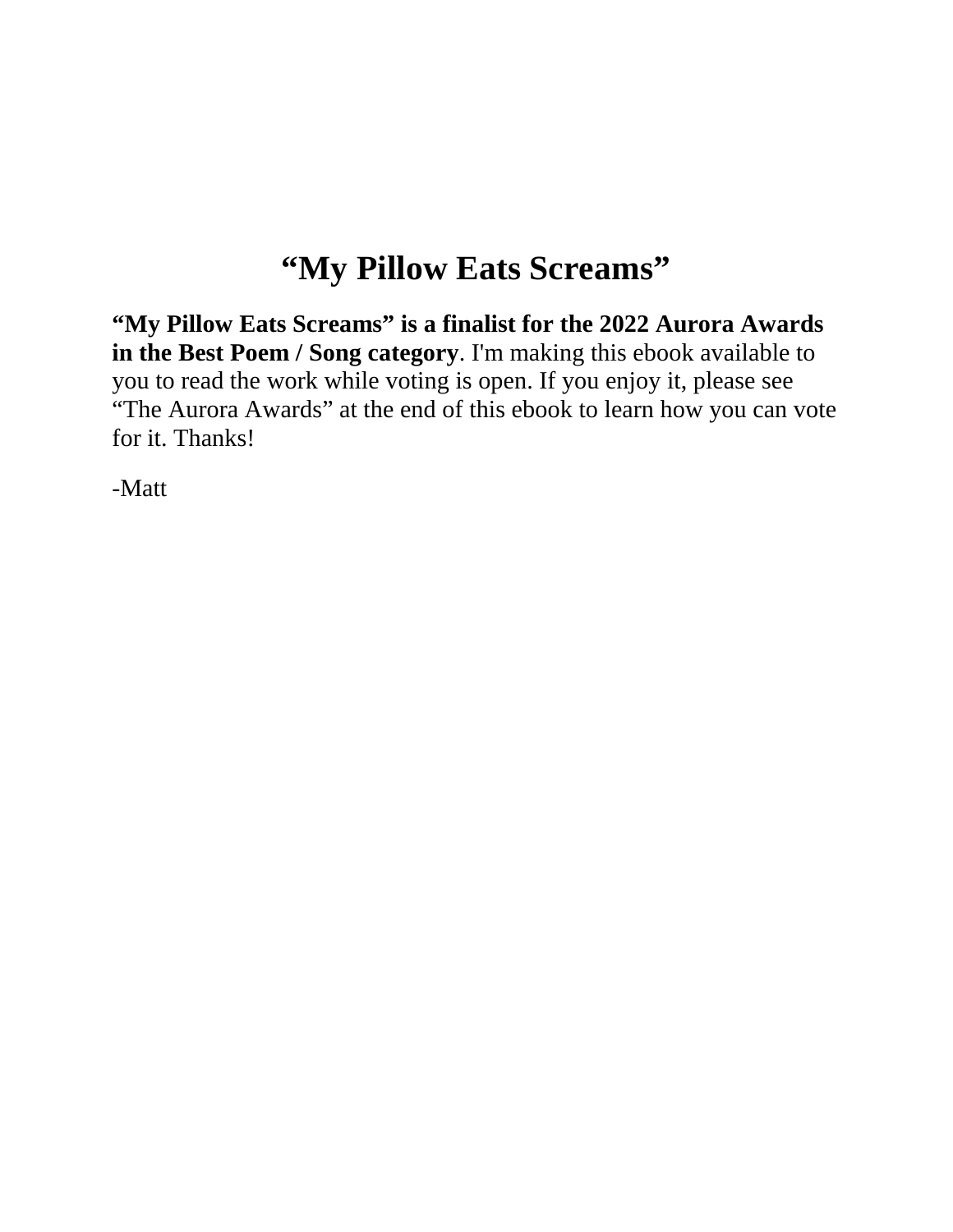#### **My Pillow Eats Screams**

By Matt Moore

My pillow eats screams, engorged on tears Trapping confessions in celestial down

For six nights, and six again, the sky sang with steel Trembling with warfare's thunder Titans of the clouds, leviathans of the air

Mornings brought Purple-tinged blood Staining roadways and rooftops The ground, drinking greedily Sprouting mint and thistle Roses and cinnamon Snaking over row house fences

Through yards and parking lots Cemeteries and playgrounds I first walked—then raced—to gather feathers With colours beyond count That struck competitors mad or blind I dodged and delivered blows For a pocketful of feathered remnants From the inner dim and outer dark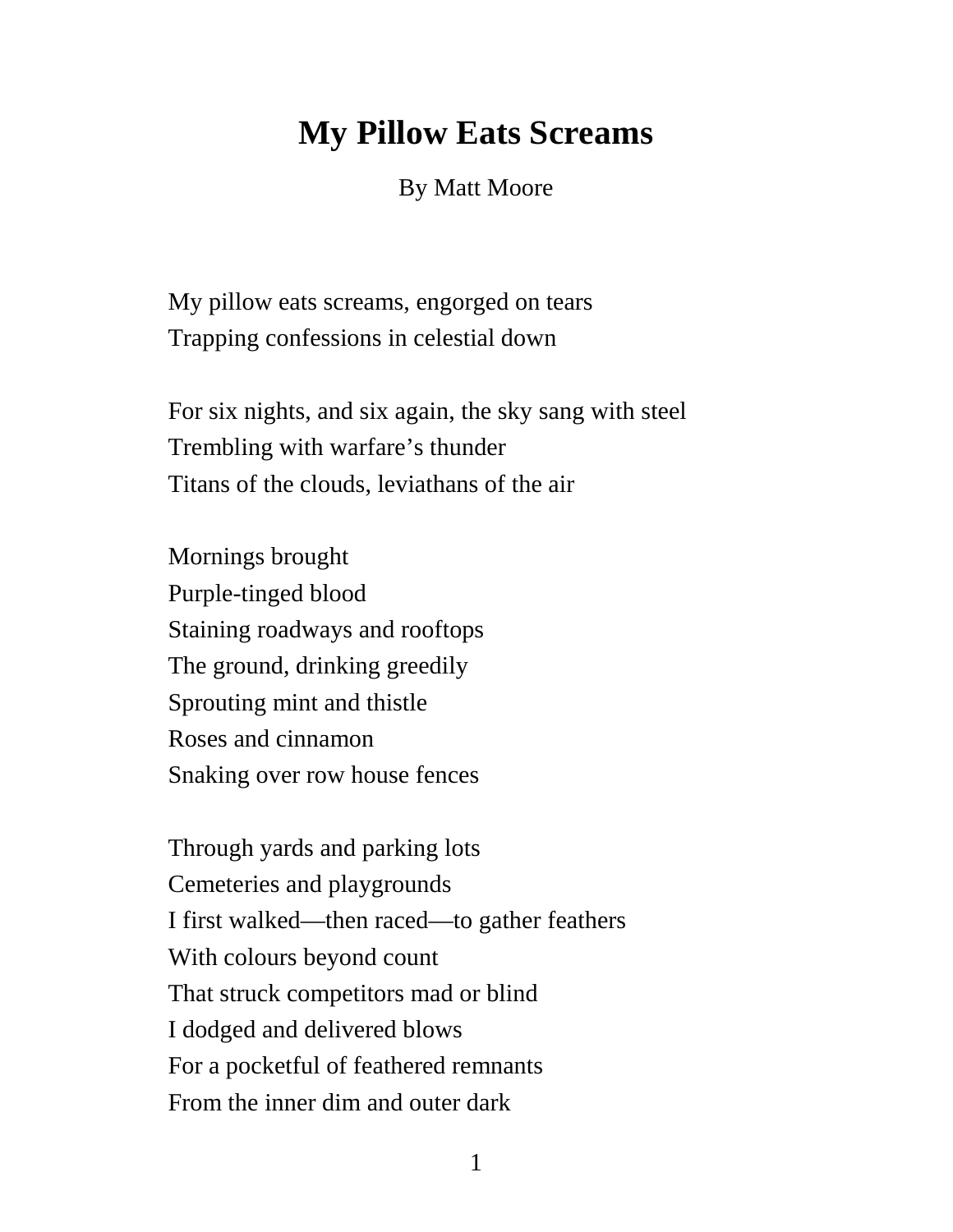Our battles, brutal as the elegance above Spread like fork lightning Spilled blood feeding the mites and ticks and flies Dawn's calm gloom shattered by shattering bone Gasping, pleading Final sounds to leave a mortal throat

My treasure, safe beneath my head Swelling with each lamentful telling Horrors inflicted and horrors endured A father's words and a mother's hands Smiling denials in tomorrow's light And silence the only armour

Replies, whispered in the small hours, of special death Flawed, finite bodies jettisoned An ascension, up and out and above To touch the sky and rise above the inner dim and outer dark To the light that eradicates all

For six nights, I wailed my well-practiced denials Rationalizations as finely honed as steel above

For six more nights, I stalked, drenched in mortal blood Until wings emerged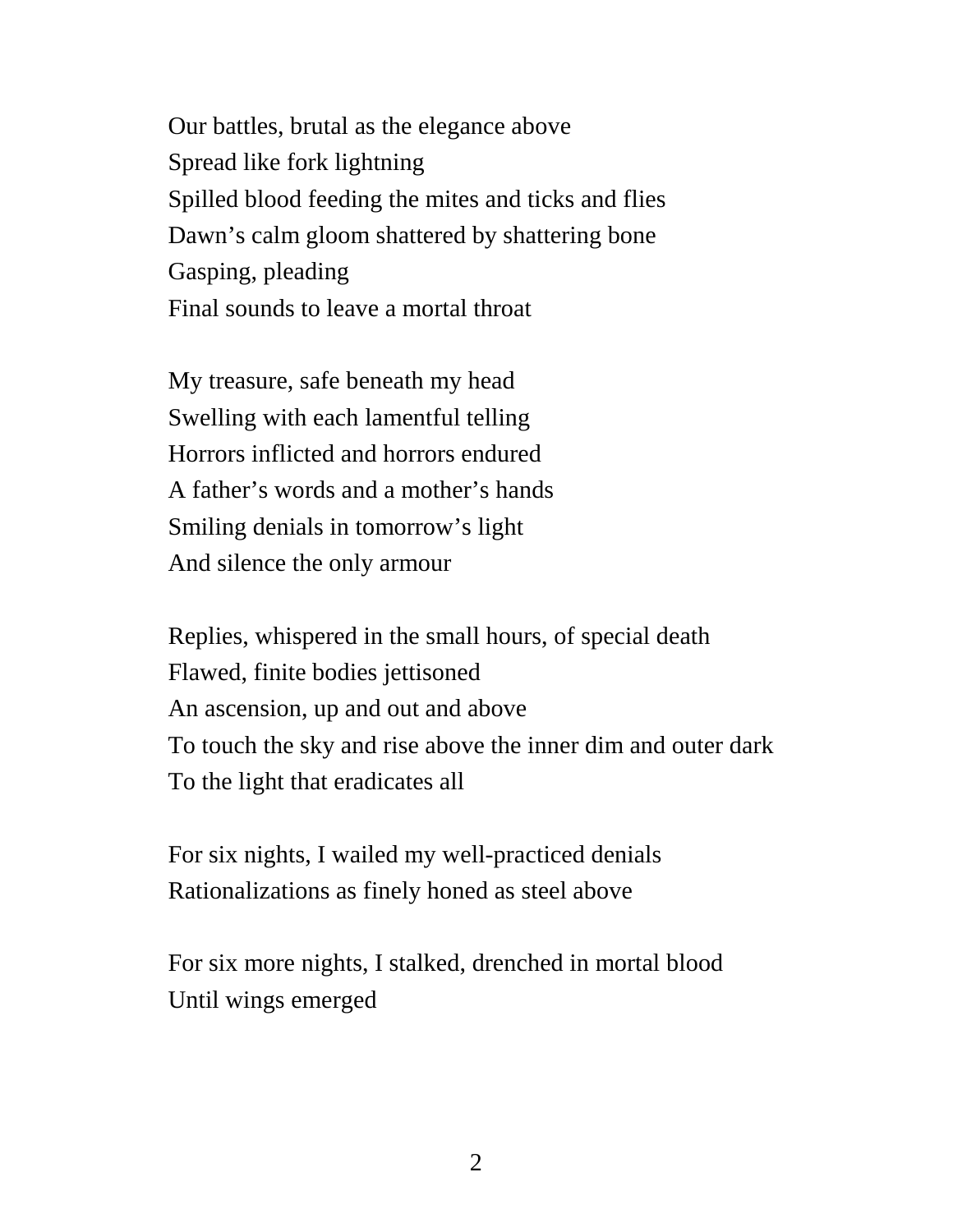We are as that which below has shaped us We are as that which above calls us to be I am, now, of everything and everyone To—at last—scream in the heavens

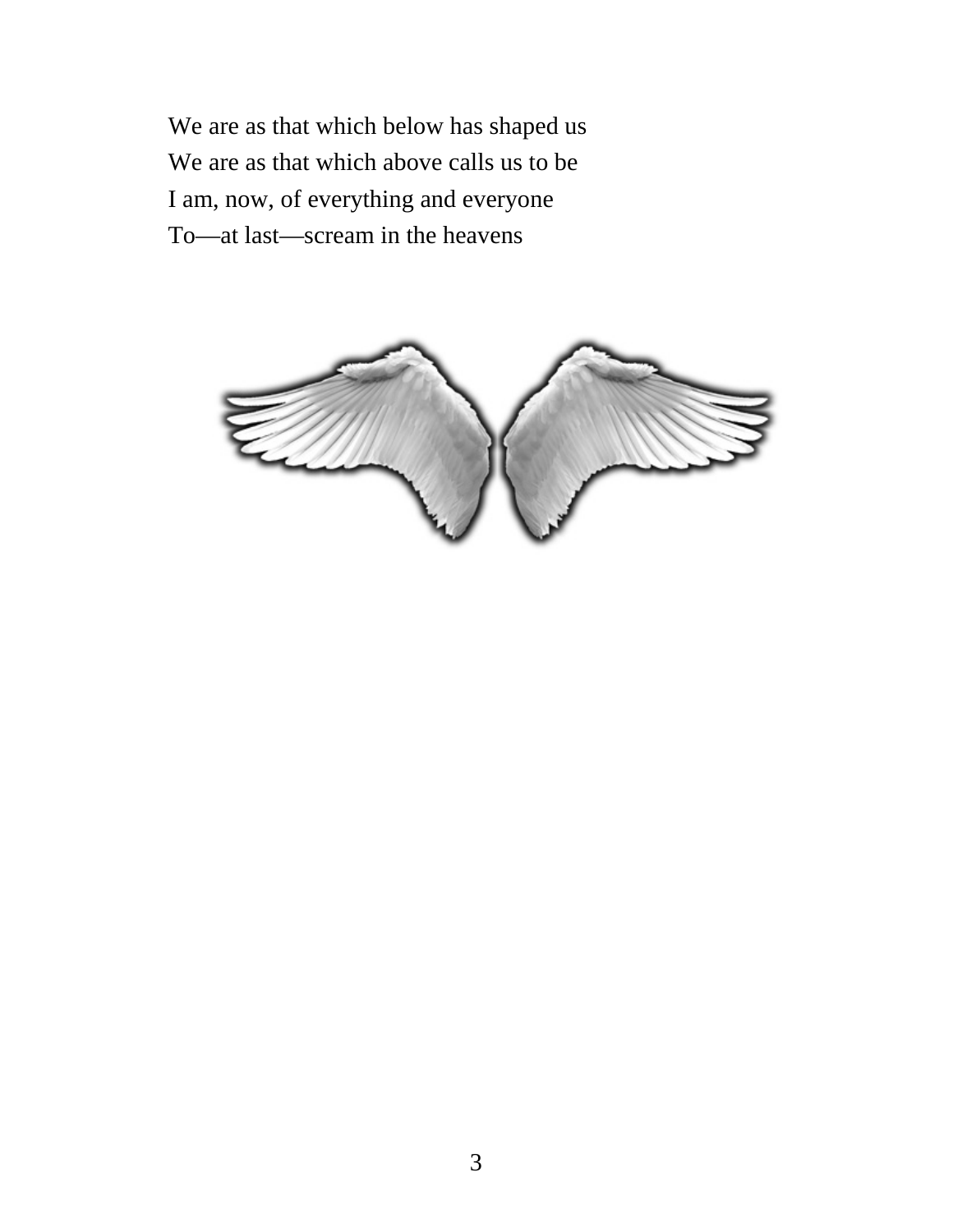## **The Aurora Awards**

"My Pillow Eats Screams" is a finalist in the 2022 Aurora Awards in the Best Poem / Song category. I hope you enjoyed my poem and will consider voting for it.

**What are the Aurora Awards?** The Aurora Awards are Canada's premier fan-voted awards for speculative fiction. Categories cover novels, stories, artwork, fan activities, and more. Any work by a Canadian can be nominated, and any Canadian can nominate works and vote on the final ballot. Past winners have included Robert J. Sawyer, Charles de Lint, William Gibson, Guy Gavriel Kay, and Kelley Armstrong.

I have been nominated a handful of times in various categories, and won for Best Poem / Song in 2018 for my poem "Heaven is the hell of no choices".

To learn how to vote in the Auroras, visit my website at www.mattmoorewrites.com.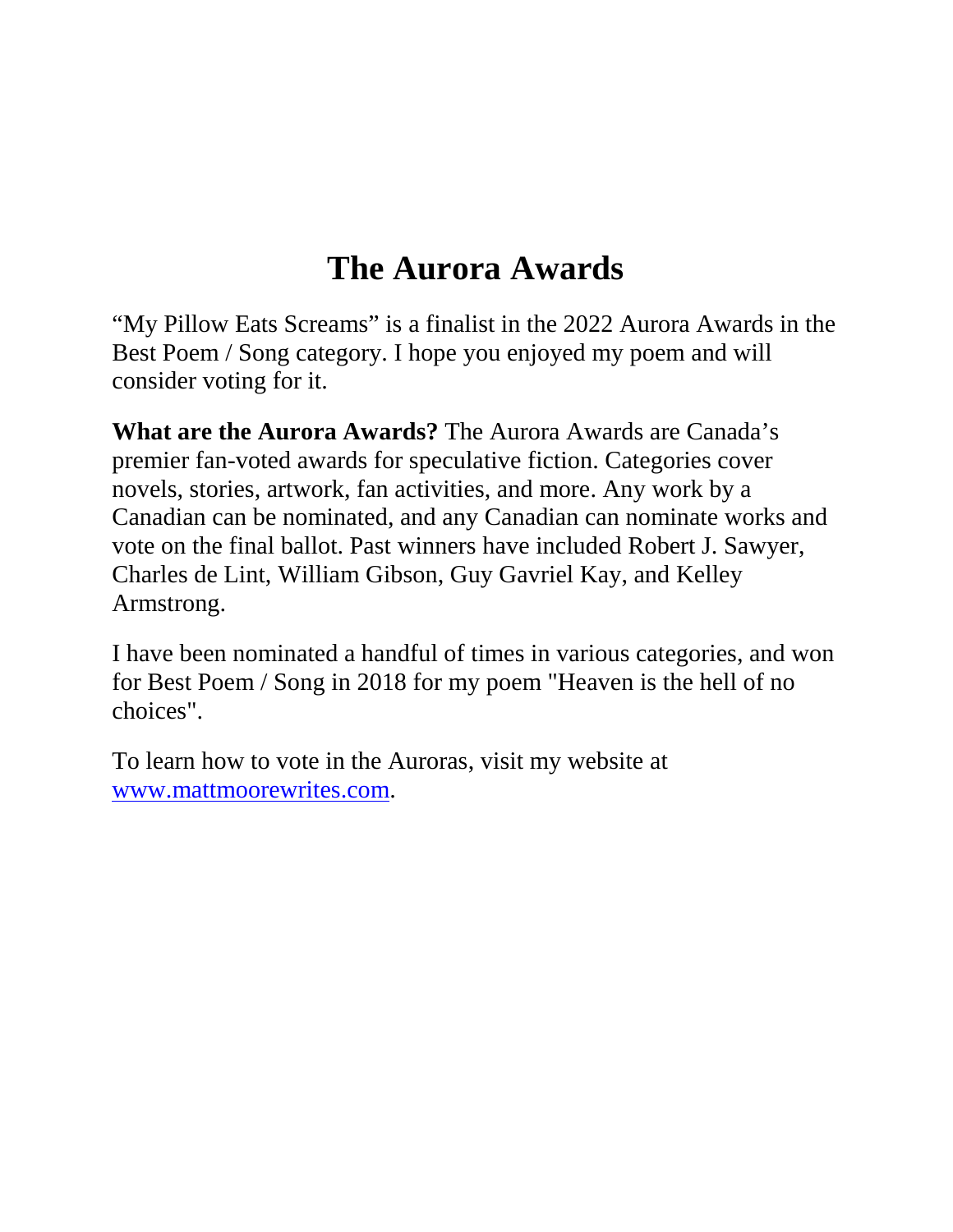## **First appearance**



"My Pillow Eats Screams" first appeared in *Polar Starlight*, Issue #4, edited by Rhea Rose and published by R. Graeme Cameron.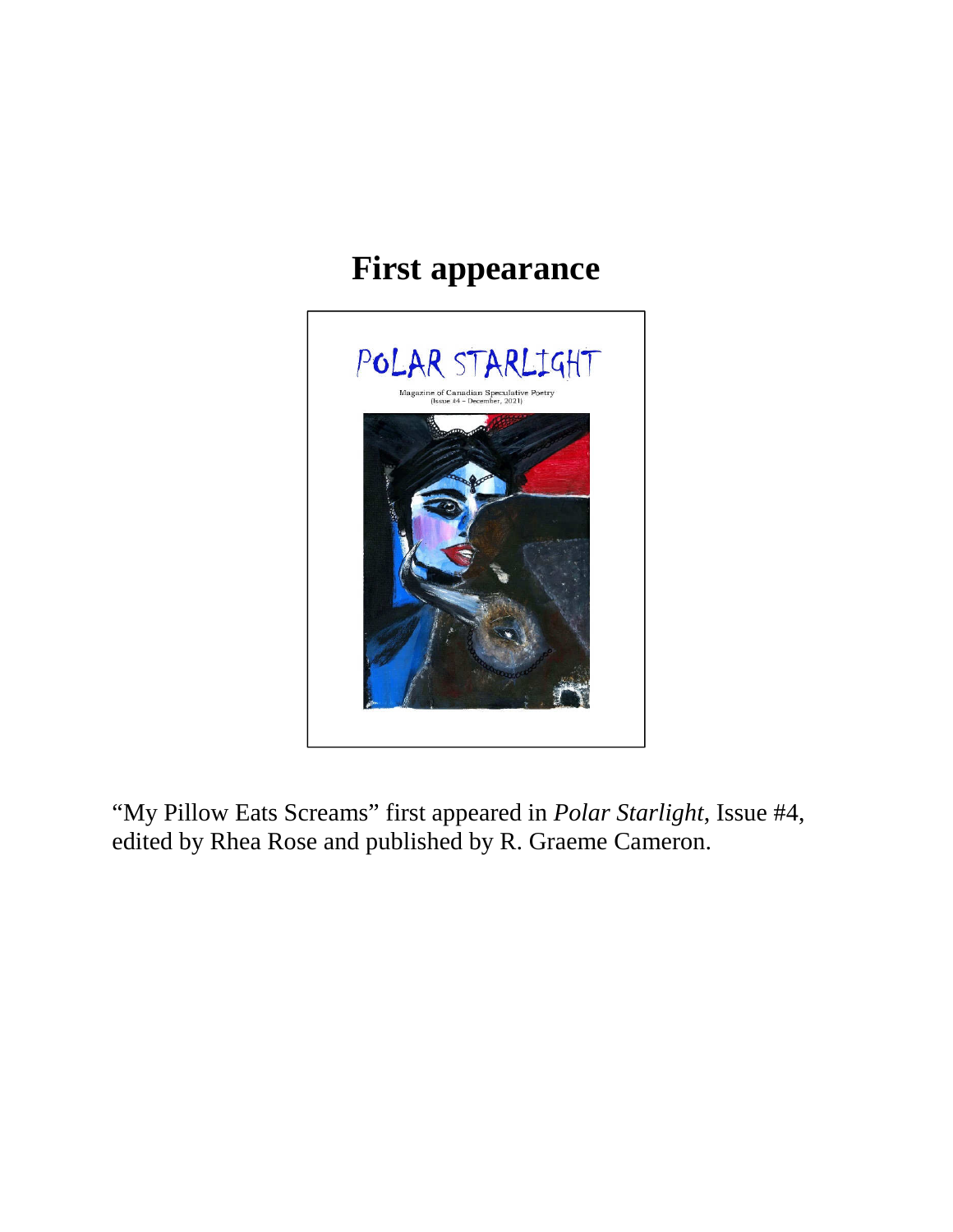#### **About the Author**



Matt Moore is an Aurora Award-winning author, poet, and columnist of horror and dark science fiction. His work has appeared in *On Spec*, *Cosmic Horror Monthly*, *Polar Starlight*, *The Ottawa Citizen*, *The Drabblecast*, and the Aurora Award-winning anthology *The Sum of Us: Tales of the Bonded and Bound* (Laksa Media) for which his story was long-listed for the Sunburst Award. His short story collection *It's Not the End and Other Lies* was published in 2018.

Raised in small town New England, a place rich with legends and ghost stories, he now lives in Ottawa, Ontario, Canada.

Find more at www.mattmoorewrites.com.